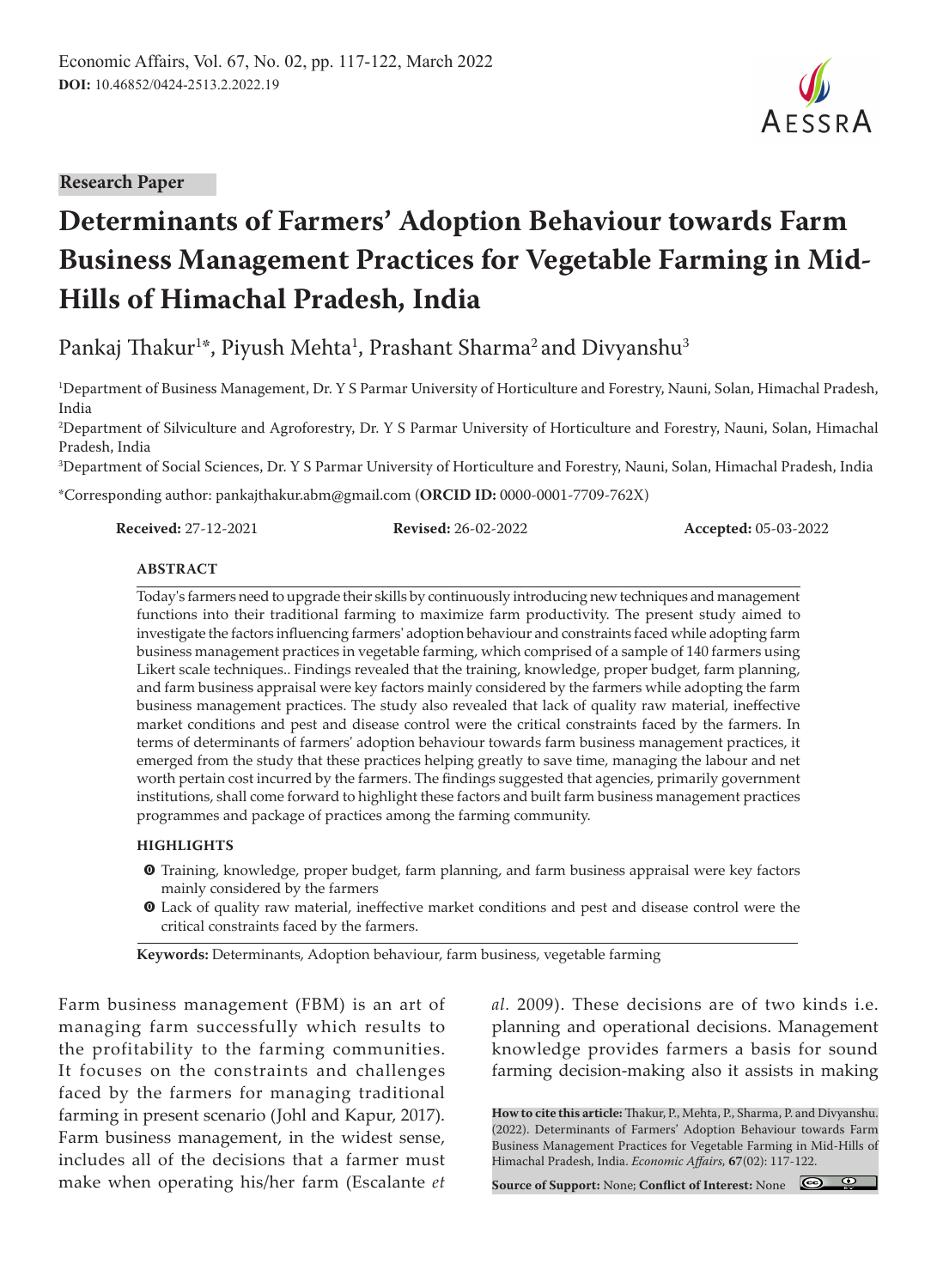the appropriate decision of agricultural operations based on an individual's financial, labour, land, and risk aversion resources (Kinoshita *et al.* 2015). Informed judgments regarding what to produce, on which part of a farm, how to produce it when to produce it, and in what amount is required to attain the highest potential revenue levels. It supports farmers in managing economic issues involving the maximization of returns and the minimization of costs (Alam Khan and Nazeer, 2019). Farmers need to upgrade their traditional farming practices byincorporating new products/technologies into their farms (Gerasimova *et al.* 2020).

Vegetables plays an important role in Indian agriculture by providing food, nutrition and economic security. However, insufficient efforts have been made to provide proper information to the farmers growing vegetables under the traditional system, and this has always been a major impediment to improving the productivity of vegetables in the country (Meena *et al.* 2009; Thakur *et al.* 2017). Considering this, the role of farm business management is increasing exponentially in traditional vegetable farming. Substantial increase in yield and quality of vegetable crops depends upon several factors viz., quality seed, fertilizers, irrigation, plant protection measures, suitable agronomic practices, and farm business management practices. The farmers' adoption behaviour towards farm business management practices are those which concern the overall organization of the farm business for example knowledge about the type of commodities are to be produced in what quantity, the amount of capital to be invested and its distribution, the labour staff to be employed and how it is organized. Apart from this, what are the hygienic practices, type of quality input material used for cultivation, and training on the farm business are also very important (Thakur *et al.* 2018). Previously, different aspects of farm business management practices adoption for enhanced quality production and profit have been extensively investigated (Wilson, 2014), including the use of hybrid seed for higher productivity, resistance to pests and diseases, and more environmental adaption (Cheema, 2007). However, the mid-hill region of Himachal Pradesh were untouched from aforesaid perspective despite being the fact that a considerable area comes under

vegetable production and this venture has now emerged as highly commercial farming. Keeping this fact in mind, the present study makes an earnest effort to carry out the research in the Solan district of Himachal Pradesh and focused on the determinants of farmers' adoption behaviour and constraints while adopting farm business management practices in vegetable farming.

## **METHODOLOGY**

The research area is located in the Solan district falls under the mid hills zone of Himachal Pradesh, India. The area was selected purposively because of its wider adaptability for growing vegetable crops. The primary data was obtained through the use of pre-tested structured schedule administered to farmers selected by multistage random sampling. At the first stage, two blocks out of five blocks in Solan district were selected on the basis of maximum area under vegetable production in all the blocks. At the second stage, list of villages growing vegetable from selected blocks were prepared. From this list, seven villages from each selected block were taken randomly, thus 14 villages were selected from two blocks. At the third stage, a sample of 10 farmers from each selected village were selected by adopting probability proportion to size method, thereby a sample of 140 farmers was selected for the study. Simple mathematical and statistical analysis was used which includes arithmetic mean, standard deviation, coefficient of variation, Likert scale, total weightage score method was employed to satisfy the objectives with a view of keeping the analysis simple and easy to understand. The farmers adoption behaviour towards farm business management practices was analysed using a Likerttype scale having 5-point continuum consisting of strongly agree (SA), agree (A), undecided (UD) disagree (DA), and strongly disagree (SDA) disagree with a rating of 5, 4, 3, 2 and 1, respectively. To study the constraints, total weightage score method was used (Devegowda *et al.* 2021). Different weights that are high, moderate, and low according to their importance and multiply the values of the items  $(X)$ by the weights (W) as provided. Then all the values added to obtain the total weights of all the items and the one which gets the highest score gets the first rank while the item with the lowest score gets the lowest rank (Thakur *et al.* 2020).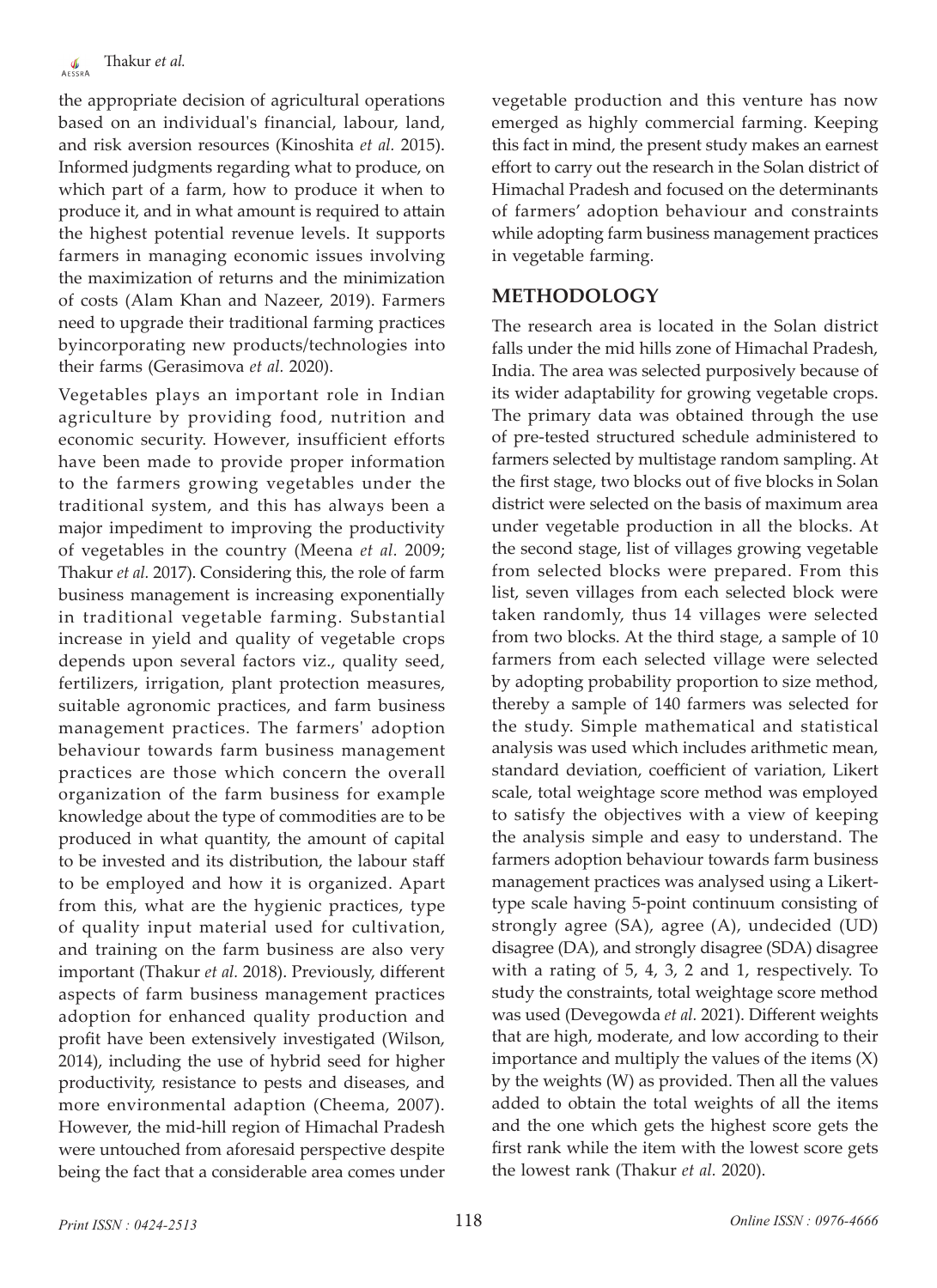## **RESULTS AND DISCUSSION**

#### **Farmers' awareness on various factors for practicing farm business management practices**

Table 1 has depicted a farmers awareness on various factors consider while practicing farm business practices in vegetable farming in order to analyse the farmers' opinion using a Likert scale followed by total weighted score rank mean and standard deviation was used to analyse the data various factors were considered where largely training placed at rank I with highest total weighted score 634 (mean 1.47 and standard deviation 0.673) followed by knowledge is rank II with TWS 622 and budget placed at rank III were the key factors as perceived and learned by the farmers. Since these three factors plays a crucial role in the implementation of farm business management practices largely in the area of vegetable farming. Therefore, considering its insensibility, these were commonly preferred by the farming community. However, factors like organic practices, hybrid seed, tools and equipment cleanliness, and hygienic practices for cultivation were largely shown a very least attitude of learning by the farmers while adopting FBM practices (Alam Khan and Nazeer, 2019). It was also observed that uniformity of opinion was largely found as indicated by the coefficient of variation analysis that receiving and storage of quality input material have been the most preferred attitude statement among the sample group farmers in the given research area. Therefore, it may have been suggested that agencies mainly government institutions shall come forward to highlight these factors and built a FBM practices program and package of practices on these given factors since these factors would undoubtedly help in bringing up the success rate of the implementation in reference to farm management practices in vegetable crops.

#### **Farmers' status of constraints faced while adopting farm business management practices**

The most empirical aspect of the research presented in Table 2, where farmers have critically analyzed and have represented their key constraints while coming across FBM practices. The relevant data was analyzed with total weighted score method further the rank, mean, standard deviation, and coefficient of variation were also calculated the result noted that the key problem was lack of quality raw material placed at rank I with highest total weighted score 392 [mean 1.20, standard deviation 0.401 and coefficient of variation (CV) 33.41%] which was very rarely available for actual implementing of farm practices followed by pest and disease control and ineffective market condition since these three constraints have the larger impact on the comprehensive practice of FBM practices. These results are in conformity with the findings of Eistrup *et al.* (2019). Therefore, these three constraints were

|                                | SA | <b>UD</b><br><b>SDA</b><br>DA<br>A |    | <b>Total Weighted</b> |                | Mean  | <b>Standard</b> | Coefficient of |           |             |
|--------------------------------|----|------------------------------------|----|-----------------------|----------------|-------|-----------------|----------------|-----------|-------------|
| <b>Statements</b>              | 5  | 4                                  | 3  | 2                     | $\mathbf{1}$   | Score | Rank            |                | Deviation | Variation % |
| Budget                         | 94 | 18                                 | 24 | $\Omega$              | 4              | 618   | Ш               | 1.59           | 0.967     | 60.81       |
| Knowledge                      | 84 | 38                                 | 14 | 4                     | $\theta$       | 622   | $_{\rm II}$     | 1.56           | 0.789     | 50.57       |
| Employees hygiene              | 50 | 52                                 | 18 | 16                    | 4              | 548   | V               | 2.09           | 1.096     | 52.44       |
| Water safety                   | 66 | 34                                 | 24 | 12                    | 4              | 590   | IV              | 1.96           | 1.118     | 57.04       |
| Organic Practices              | 22 | 34                                 | 42 | 20                    | 22             | 434   | X               | 2.90           | 1.282     | 44.20       |
| Tools and equipment            | 50 | 18                                 | 46 | 18                    | 8              | 504   | <b>VIII</b>     | 2.40           | 1.251     | 52.12       |
| cleanliness                    |    |                                    |    |                       |                |       |                 |                |           |             |
| Hygienic practices for         | 56 | 28                                 | 44 | 8                     | $\overline{4}$ | 544   | VII             | 2.11           | 1.093     | 51.81       |
| cultivation                    |    |                                    |    |                       |                |       |                 |                |           |             |
| Receiving and storage of       | 44 | 48                                 | 40 | 8                     | $\theta$       | 548   | VI              | 2.09           | 0.909     | 43.49       |
| quality input material         |    |                                    |    |                       |                |       |                 |                |           |             |
| <b>Hybrid Seeds</b>            | 40 | 44                                 | 28 | 16                    | 12             | 504   | IX              | 2.40           | 1.251     | 52.12       |
| Training on Farm management 88 |    | 38                                 | 14 | $\theta$              | $\theta$       | 634   | Ι               | 1.47           | 0.673     | 45.78       |
| Practices in Vegetable farm    |    |                                    |    |                       |                |       |                 |                |           |             |
| business and others            |    |                                    |    |                       |                |       |                 |                |           |             |

**Table 1:** Farmers' awareness level for practicing farm business management practices

*Abbreviations: SA; Strongly agree, A; Agree, UD; Undecided, DA; Disagree, SDA; Strongly disagree.*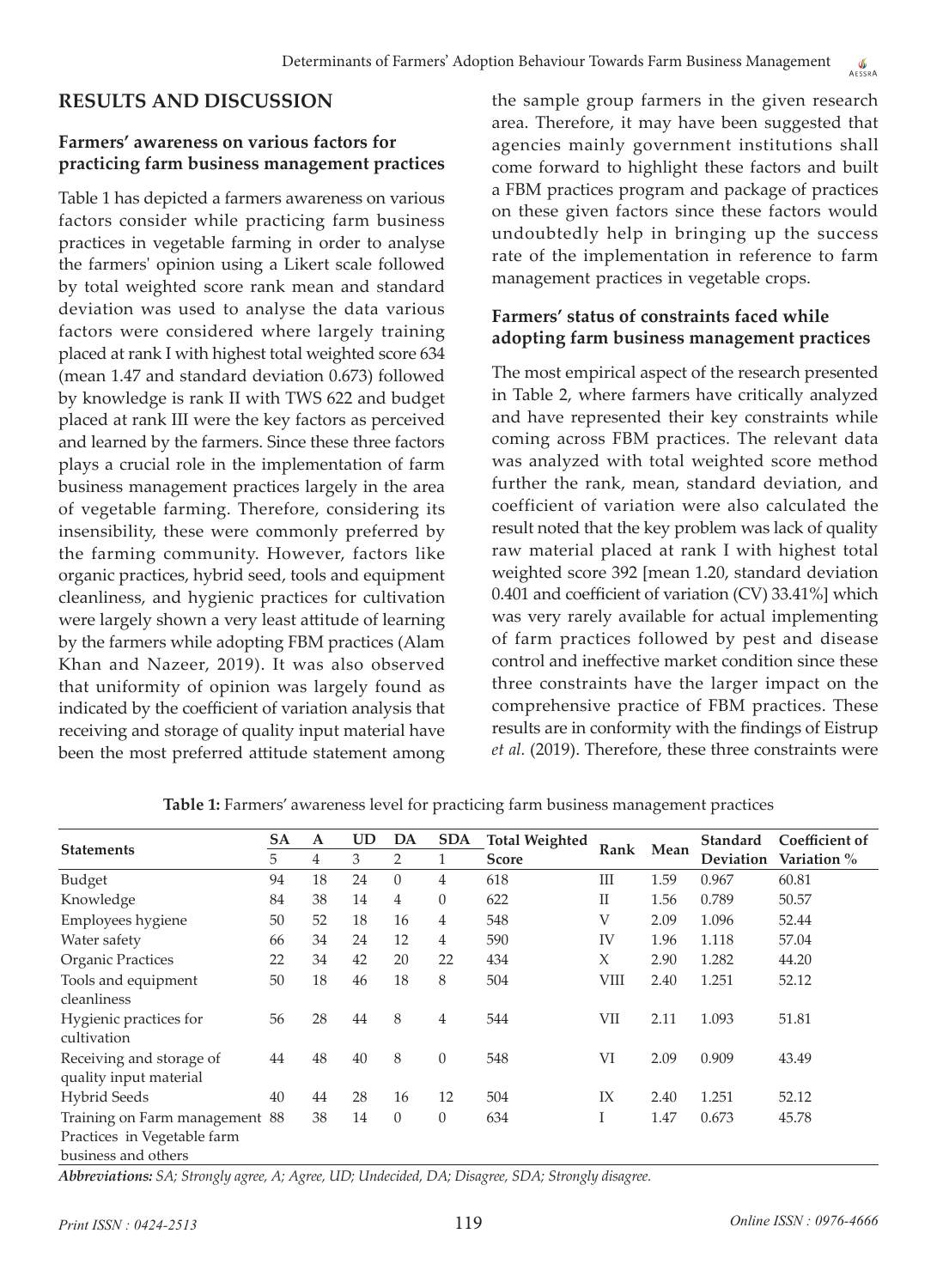| <b>Constraints</b>                          |         | Level of constraints   |          | <b>Total Weighted</b> |             | Rank Mean | <b>Standard</b>  | Coefficient of |  |
|---------------------------------------------|---------|------------------------|----------|-----------------------|-------------|-----------|------------------|----------------|--|
|                                             | High(3) | Moderate (2)<br>Low(1) |          | <b>Score</b>          |             |           | <b>Deviation</b> | Variation %    |  |
| Lack of Budget                              | 74      | 52                     | 14       | 340                   | IX          | 1.57      | 0.669            | 42.61          |  |
| Lack Quality raw material<br>availability   | 112     | 28                     | $\theta$ | 392                   | I           | 1.20      | 0.401            | 33.41          |  |
| Pest and disease control                    | 116     | 16                     | 8        | 388                   | $_{\rm II}$ | 1.23      | 0.541            | 43.98          |  |
| Non-Availability of Skilled                 | 58      | 46                     | 36       | 302                   | XII         | 1.84      | 0.807            | 43.85          |  |
| labour                                      |         |                        |          |                       |             |           |                  |                |  |
| Lack of proper soil treatment               | 60      | 70                     | 10       | 330                   | X           | 1.64      | 0.612            | 37.31          |  |
| Lack of irrigation facilities               | 64      | 50                     | 26       | 318                   | XI          | 1.73      | 0.757            | 43.75          |  |
| Lack of farm Machinery                      | 80      | 42                     | 18       | 342                   | VIII        | 1.56      | 0.712            | 45.64          |  |
| Lack of Transport Facilities                | 58      | 46                     | 36       | 302                   | XIII        | 1.84      | 0.807            | 43.85          |  |
| Lack of Consultancy services                | 98      | 32                     | 10       | 368                   | VI          | 1.37      | 0.616            | 44.96          |  |
| Lack of extension services                  | 120     | 6                      | 4        | 376                   | V           | 1.24      | 0.622            | 50.16          |  |
| Lack of technical know how                  | 110     | 22                     | 8        | 382                   | <b>IV</b>   | 1.27      | 0.561            | 44.17          |  |
| Lack of experience                          | 94      | 28                     | 18       | 356                   | VII         | 1.46      | 0.713            | 48.83          |  |
| Ineffective market conditions<br>and others | 114     | 18                     | 8        | 386                   | Ш           | 1.24      | 0.548            | 44.19          |  |

**Table 2:** Farmers' level of constraints faced by sample respondents

largely preferred to be least available and had the largest challenge been faced by the farming community. Since these three constraints have not only associated with production operation but even the marketing which can derive the real performance of the FBM practices. Consequently, considering the relevance these constraints are essentially required to be addressed effectively and prominently. Thus, it may have been suggested that public and private agencies that largely tend to take care of farm practices should intervene and devise a feasible solution or a model capable of eradicating these issues to the greatest extent possible. In order to create a favourable environment for the farming community to adopt FBM practices into their traditional farm culture (Nuthall, 2006).

#### **Determinants of farmers' adoption behaviour towards farm business management practices**

The determinants of farmer's adoption behaviour towards farm business management practices have been extensively demonstrated in Table 3. It was analysed using rank analysis, arithmetic mean standard deviation, and coefficient of variation that FBM practices are helping to save time and managing the labour and net worth (placed at rank I with the highest total weighted score 636) while pertaining to the cost incurred by farmers. Further, it was found that such practices have also hugely improvised the social-economic status of farmers rank II and even have provided better results to farmers than the old conventional practices. It was also realized that sample respondents also given opinion that FBM practices have resulted in farmers' indebtedness as indicated by CV 19.66 per cent. Farmers' attitude depicts a true inclination of farmer behaviour. The adoption of FBM practices are helping to save time, managing the labour and net worth pertain cost incurred by the farmers'. Such practices have also incredibly improvised the social-economic status of farmers and even have provided better result to farmers than the traditional practices. The present results concerning the farmers' behaviour towards FBM practices in vegetable farming are in accordance with those obtained by Al-Rimawi *et al.* (2006), in farmers' attitudes and skills of farm business management. Additionally, it was also realized that sample respondents also give the opinion that FBM practices have resulted in farmers' indebtedness as indicated. Thus, such behaviour statements are an indication that FBM practices have been hardly accepted and incline to be increased among the farmer community. However, due to a lack of awareness, farmers may not have been in a position to showcase their open attitude towards similar practices. Similar opinion reported by Meena *et al.* (2009), in post-harvest issues of horticultural crops. Thus, various agriculture extension service providers must contribute to the development of agribusiness scenario in the mid-hills area through better application of FBM practices and their usage in the field.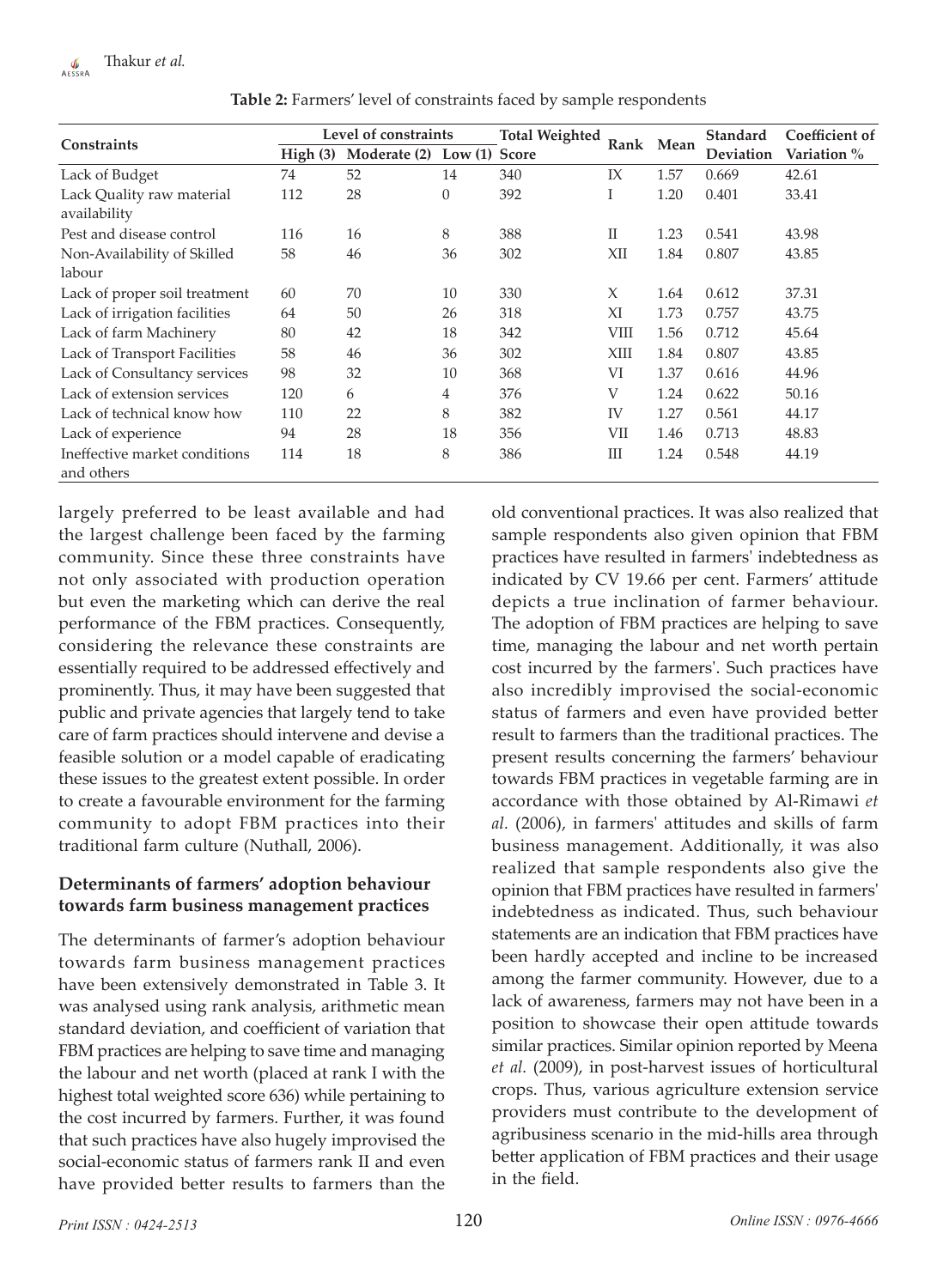| Table 3: Determinants of farmers' adoption behaviour towards farm business management practices |  |  |  |  |  |  |  |  |  |
|-------------------------------------------------------------------------------------------------|--|--|--|--|--|--|--|--|--|
|-------------------------------------------------------------------------------------------------|--|--|--|--|--|--|--|--|--|

| <b>Statements</b>                      |                | $\mathbf A$ | <b>UD</b> | DA               | <b>SDA</b>       | <b>Total Weighted</b> |             | Rank Mean | Stand.           | Coefficient of |
|----------------------------------------|----------------|-------------|-----------|------------------|------------------|-----------------------|-------------|-----------|------------------|----------------|
|                                        |                | 4           | 3         | $\overline{2}$   | 1                | <b>Score</b>          |             |           | <b>Deviation</b> | Variation %    |
| The use of FBM practices give          | 82             | 32          | 18        | 8                | $\Omega$         | 608                   | Ш           | 1.66      | 0.912            | 54.93          |
| better result to a farmer than old     |                |             |           |                  |                  |                       |             |           |                  |                |
| traditional practices                  |                |             |           |                  |                  |                       |             |           |                  |                |
| FBM practices helps in saving time, 76 |                | 64          | $\theta$  | $\theta$         | $\boldsymbol{0}$ | 636                   | Ι           | 1.46      | 0.500            | 34.25          |
| labour and Enhance Net Worth           |                |             |           |                  |                  |                       |             |           |                  |                |
| Old agriculture practices /tools       | 4              | 14          | 30        | 38               | 54               | 296                   | X           | 3.89      | 1.119            | 28.76          |
| were better than modern ones           |                |             |           |                  |                  |                       |             |           |                  |                |
| The use of FBM practices has           | 4              | 10          | 56        | 58               | 12               | 356                   | VIII        | 3.46      | 0.860            | 24.85          |
| adversely affected soil fertility      |                |             |           |                  |                  |                       |             |           |                  |                |
| FBM Practices has improved the         | 62             | 44          | 34        | $\boldsymbol{0}$ | $\boldsymbol{0}$ | 588                   | IV          | 1.80      | 0.806            | 44.77          |
| crop yield of farmers                  |                |             |           |                  |                  |                       |             |           |                  |                |
| There is no effect of FBM practices    | 8              | 26          | 14        | 60               | 32               | 338                   | IX          | 3.59      | 1.193            | 33.23          |
| on the income of farmers               |                |             |           |                  |                  |                       |             |           |                  |                |
| FBM practices has made most of the 12  |                | 40          | 62        | 16               | 10               | 448                   | VII         | 2.80      | 0.998            | 35.28          |
| family members idle                    |                |             |           |                  |                  |                       |             |           |                  |                |
| FBM practices has improved the         | 68             | 62          | 10        | $\boldsymbol{0}$ | $\mathbf{0}$     | 618                   | $_{\rm II}$ | 1.59      | 0.623            | 39.18          |
| socio economic status of farmers       |                |             |           |                  |                  |                       |             |           |                  |                |
| Lack of incentives by the              | 66             | 14          | 46        | 10               | 4                | 548                   | V           | 2.09      | 1.160            | 55.50          |
| government has resulted in less use    |                |             |           |                  |                  |                       |             |           |                  |                |
| of mechanization                       |                |             |           |                  |                  |                       |             |           |                  |                |
| It is difficult for the farmers to     | 14             | 42          | 80        | $\overline{4}$   | $\theta$         | 486                   | VI          | 2.53      | 0.714            | 28.22          |
| make good profits without FBM          |                |             |           |                  |                  |                       |             |           |                  |                |
| practices                              |                |             |           |                  |                  |                       |             |           |                  |                |
| FBM is nothing but just a waste of     | $\overline{4}$ | $\theta$    | 22        | 48               | 66               | 248                   | XIII        | 4.23      | 0.916            | 21.65          |
| money                                  |                |             |           |                  |                  |                       |             |           |                  |                |
| FBM practices has resulted in          | $\theta$       | 8           | 14        | 70               | 48               | 262                   | XI          | 4.13      | 0.812            | 19.66          |
| farmers indebtedness                   |                |             |           |                  |                  |                       |             |           |                  |                |

*Abbreviations: SA; Strongly agree, A; Agree, UD; Undecided, DA; Disagree, SDA; Strongly disagree.*

## **CONCLUSION**

The present study concludes that farmers' adoption behaviour toward farm business management practices were influenced by training, knowledge, and good budget planning. Additionally, a lack of quality raw material, pest and disease control, and an ineffective market condition were the key constraints encountered while adopting the farm business management practices in vegetable farming. Thus, considering the relevance of these problems are essentially required to be effectively and prominently addressed. Moreover, farm business management practices are helping in saving time besides managing the labor and net worth pertain cost incurred by the farmers. The major economic motivation for the farming community should be work towards higher yields and economic benefits. This study puts for a template which future studies could use to analyze determinants of farmers adoption behaviour and constraints while adopting FBM practices in midhills region of Himachal Pradesh and other part of north-western Himalaya.

#### **REFERENCES**

- Alam Khan, P. and Nazeer, D. 2019. Assessing farm management practices in Indian farming: A Review. *J. Management (JOM),* **6**(2): 130-137.
- Al-Rimawi, A.S., Karablieh, E.K., Al-Qadi, A.S. and Al-Qudah, H.F. 2006. Farmers' attitudes and skills of farm business management in Jordan. *J. Agric. Edu. and Ext.,* **12**(3): 165-177.
- Cheema, D.S. 2007. Development of male sterile lines of tomato and assessment of their utility in hybrid development. *Ind. J. Genetics and Plant Breeding,* **68**: 44-46.
- Devegowda, S.R., Kushwaha, S.and Badal, P.S. 2021. Perception, Perceived Impacts and Constraints about Adoption of Climate Resilient Technologies in the Eastern Plain Zone of Uttar Pradesh. *Econ. Affairs,* **66**(3): 427-431.
- Eistrup, M., Sanches, A.R., Muñoz-Rojas, J. and Pinto Correia, T. 2019. A young farmer problem? Opportunities and constraints for generational renewal in farm management: an example from Southern Europe. *Land,* **8**(4): 70.